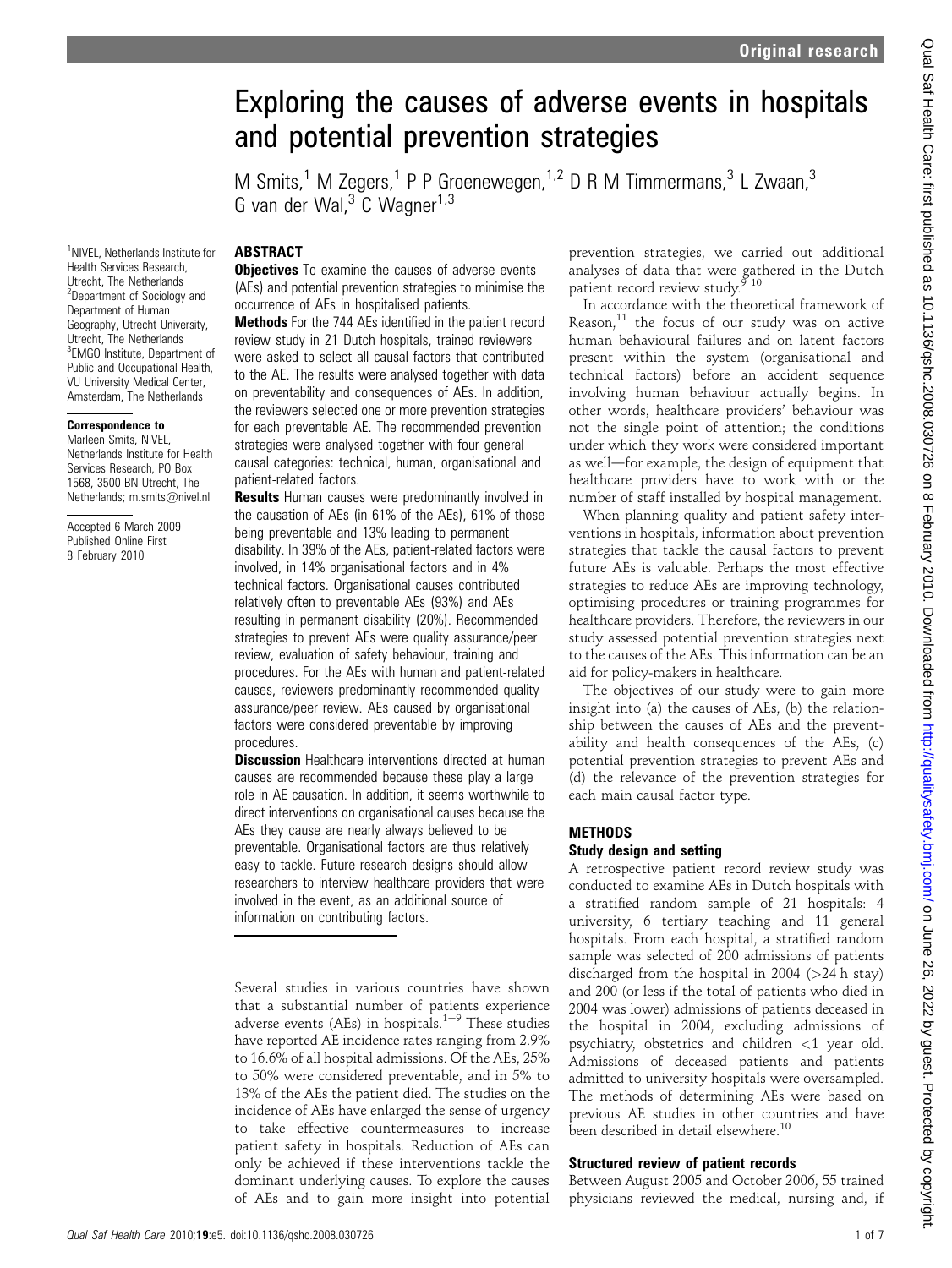available, outpatient record of all sampled admissions that contained triggers (clues) for AEs—for example, an unplanned readmission, unplanned return to the operating room or unexpected death. The presence of one or more of the 18 predefined triggers was judged in advance by trained nurses. For each patient record, two physician reviewers determined independently the presence, consequences and degree of preventability of the AEs, based on a standardised procedure and review form. An AE was defined as an unintended injury among hospitalised patients that results in disability, death or prolonged hospital stay, and was caused by healthcare management. Preventable refers to care that fell below the current level of expected performance for practitioners or systems. Disability was defined as temporary or permanent impairment of physical or mental function attributable to the AE (including prolonged or strengthened treatment, readmission and death). $^{10}$ 

In total, 7926 patient records were reviewed. The reviewers identified 744 AEs in the records. When generalised to all hospital admissions, the AE incidence rate was 5.7% (corrected for overrepresentation of patients admitted to a university hospital and patients who died in hospital). Forty per cent of the AEs were considered preventable and 12.8% resulted in permanent disability (including death). Detailed results of this study are reported in a previous publication.<sup>9</sup>

Part of the review procedure was an assessment of the underlying causes and prevention strategies of each AE as judged by the physician reviewers. The review form presented five main causal factor categories to choose from: technical, human, organisational, patient-related and other. For each AE, reviewers selected one or more of these main causal factors based on the information in the medical record and their perception of the situation. Having opted technical, organisational and/or human causes, reviewers selected one or more subcategories of causal factors within these main categories. The causal factor categories were derived from a recognised taxonomy of root causes: the Eindhoven Classification Model (ECM) of PRISMA-Medical, a root cause analysis tool.<sup>12 13</sup> The taxonomy includes concepts of the theoretical frameworks of Reason<sup>11</sup> and Rasmussen.<sup>14</sup> Reason's system approach to accident causation can be seen in the recognition of latent factors (organisational and technical) next to active failures (human). The human categories of the ECM fit in the skill-rules-knowledge framework (SRK framework) of Rasmussen (see Box 1).

Reason used the SRK framework for his Model of Unsafe Acts, in which "violation" is added to the basic error types of the SRK framework.<sup>11</sup> Violations are deliberate deviations from rules or procedures. The ECM does not cover the concept of violations. We have added violations to the taxonomy to cover all concepts of the Model of Unsafe Acts. In table 1, the main causal factor categories and subcategories are listed and explained.

Beside the causal factor categories, the review form distinguished 10 prevention strategies (table 2). The categories were based on PRISMA<sup>13</sup> and the Canadian patient record review study.<sup>7</sup> For each AE, the reviewers could select one or more prevention strategies that they judged relevant for the AE.

There were two reviewers per AE. Both reviewers could select more than one cause and more than one prevention strategy per AE. We reported all causes and prevention strategies that were selected by this panel of two physicians irrespective of whether one or both reviewers selected the particular cause or prevention strategy. We wanted to find a broad variety of indications to improve patient safety in our exploratory study and we did not intend the reviewers to reach a shared conclusion. Because there is a lot of information in patient records, the likelihood of

# Box 1 Skill-based, rules-based and knowledge-based behaviour<sup>14</sup>

To understand the mechanisms behind human error, Rasmussen developed the skill-rules-knowledge framework (SRK framework), with the notion that human behaviour can be controlled at different levels of conscious control, dependent on the degree of familiarity with the task and the environment. At the skill-based level, behaviour is regulated by the lowest level of conscious involvement and is characteristic of highly routinised and automated activities. The individual is seldom able to verbalise how performance of the behaviour is controlled or explain the information on which the performance is based. Rule-based behaviour requires some degree of conscious involvement; at this level, behaviour is controlled by stored rules derived from experience or other's know-how. At this level, performance is typically based on specific ability and the rules for performance can be verbalised. At the knowledge-based level, stored rules do no longer apply and a novel situation is presented for which a plan must be developed to solve a problem. Here, the individual uses conceptual reasoning or trial-and-error.

missing a causal factor (false negative) will be larger than the likelihood that a causal factor is selected mistakenly when in reality it does not exist (false positive). Thus, reviewers were considered complementary to each other.

When both reviewers selected the same causal factor or prevention strategy for an AE, these were counted only once in the analyses.

## Statistical analysis

Causes of AEs and prevention strategies were analysed using descriptive statistics and frequency tables. Frequencies were calculated using weights that corrected for overrepresentation of patients admitted to a university hospital and for overrepresentation of patients who died in hospital. The sampling weight was the inverse of the probability of being included in the sample owing to the sampling design.<sup>9</sup>

For 8 of the 744 AEs, neither of the reviewers filled out any of the items in the review form about causal factors. Consequently, results on causal factors will be presented for 736 AEs. For the prevention strategies, results of the 315 AEs that were considered preventable will be presented. All statistical analyses were performed using SPSS V.14.0.

## RESULTS

#### Causes of AEs (objectives a and b)

The 736 AEs were associated with 1017 main causal factors because reviewers could select more than one category per AE. Figure 1 presents the weighted percentages of the five main causal factor categories. Human causes were predominantly involved in AE causation (in 61% of the AEs). In 39% of the AEs, patient-related factors were involved. In 14% of the AEs, organisational factors contributed to the AE, in 4% technical factors and in 19% other factors.

Organisational factors had a relatively high proportion of AEs that were preventable (out of all AEs with an organisational cause involved, 93% was considered preventable), followed by human causes (61% of all AEs with human causes). Organisational factors also had a relatively high proportion of AEs that led to permanent disability (20%). Technical factors had low proportions of preventable AEs (22%) and AEs resulting in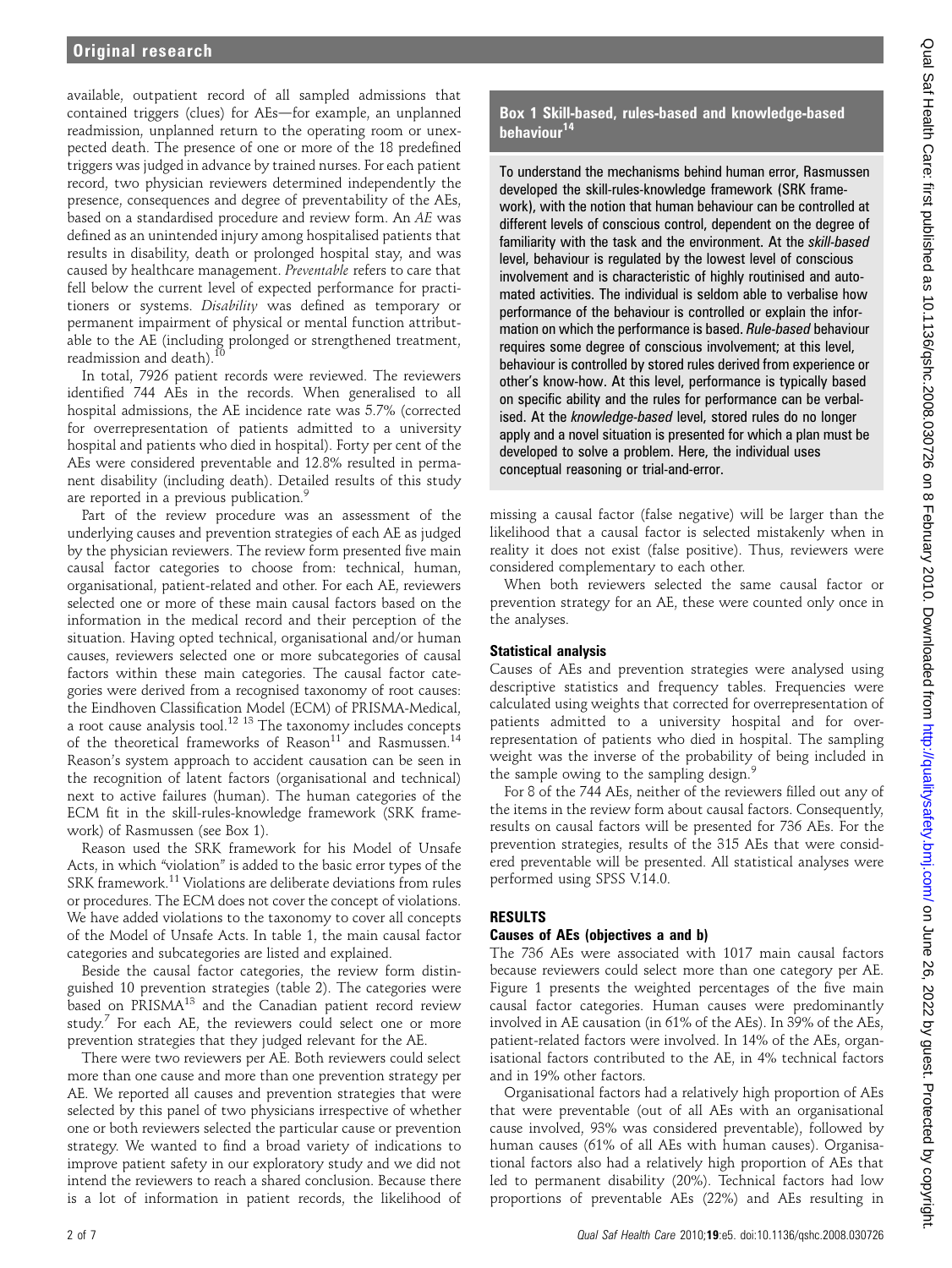# Table 1 Explanation of causal factors categories

| IGNIG I<br><b>Main category</b>         | <b>Explaination of causal factors categories</b> | Subcategory                  | Code       | <b>Description</b>                                                                                                                                                                                                                                                  |
|-----------------------------------------|--------------------------------------------------|------------------------------|------------|---------------------------------------------------------------------------------------------------------------------------------------------------------------------------------------------------------------------------------------------------------------------|
| Latent conditions                       |                                                  |                              |            |                                                                                                                                                                                                                                                                     |
| Technical                               |                                                  | Design                       | TD         | Failures due to poor design of equipment,<br>software, labels or forms                                                                                                                                                                                              |
|                                         |                                                  | Construction                 | TC         | Correct design, which was not constructed<br>properly or was set up incorrectly                                                                                                                                                                                     |
|                                         |                                                  | <b>Materials</b>             | <b>TM</b>  | Material defects                                                                                                                                                                                                                                                    |
|                                         |                                                  | External                     | T-ex       | Technical failures beyond the control and<br>responsibility of the investigating organisation                                                                                                                                                                       |
| Organisational                          |                                                  | Transfer of knowledge        | OΚ         | Failures resulting from inadequate measures<br>taken to ensure that situational or domain-specific<br>knowledge or information is transferred to all new<br>or inexperienced staff                                                                                  |
|                                         |                                                  | Protocols                    | 0P         | Failures relating to the quality and availability of<br>the protocols within the department (too<br>complicated, inaccurate, unrealistic, absent or<br>poorly presented)                                                                                            |
|                                         |                                                  | <b>Management priorities</b> | 0M         | Internal management decisions in which safety is<br>relegated to an inferior position when faced with<br>conflicting demands or objectives. This is<br>a conflict between production needs and safety.<br>Example: decisions that are made about staffing<br>levels |
|                                         |                                                  | Culture                      | 0C         | Failures resulting from a collective approach and<br>its attendant modes of behaviour to risks in the<br>investigating organisation                                                                                                                                 |
|                                         |                                                  | External                     | $0-ex$     | Failures at an organisational level beyond the<br>control and responsibility of the investigating<br>organisation                                                                                                                                                   |
| Active errors                           |                                                  |                              |            |                                                                                                                                                                                                                                                                     |
| Human                                   | Knowledge-based behaviour                        | Knowledge-based behaviour    | HKK        | The inability of an individual to apply his/her<br>existing knowledge to a novel situation                                                                                                                                                                          |
|                                         | Rule-based behaviour                             | <b>Qualifications</b>        | HRQ        | An incorrect fit between an individuals training or<br>education and a particular task                                                                                                                                                                              |
|                                         |                                                  | Coordination                 | <b>HRC</b> | A lack of task coordination within a healthcare<br>team in an organisation. Example: an essential<br>task not being performed because everyone<br>thought that someone else had completed the<br>task                                                               |
|                                         |                                                  | Verification                 | HRV        | The correct and complete assessment of<br>a situation including related conditions of the<br>patient and materials to be used before starting<br>the intervention                                                                                                   |
|                                         |                                                  | Intervention                 | HRI        | Failures that result from faulty task planning and<br>execution. Example: washing red cells by the<br>same protocol as platelets                                                                                                                                    |
|                                         |                                                  | Monitoring                   | <b>HRM</b> | Monitoring a process or patient status. Example:<br>a trained technologist operating an automated<br>instrument and not realising that a pipette that<br>dispenses reagents is clogged                                                                              |
|                                         | Skill-based behaviour                            | Slips                        | <b>HSS</b> | Failures in performance of highly developed skills.<br>Example: a computer entry error                                                                                                                                                                              |
|                                         |                                                  | <b>Tripping</b>              | <b>HST</b> | Failures in whole body movements. These errors<br>are often referred to as "slipping, tripping or<br>falling". Examples: a blood bag slipping out of<br>one's hands and breaking or tripping over a loose<br>tile on the floor                                      |
|                                         |                                                  | External                     | H-ex       | Human failures originating beyond the control and<br>responsibility of the investigating organisation                                                                                                                                                               |
|                                         | Violations                                       | Violations                   | ٧          | Failures by deliberate deviations from rules or<br>procedures                                                                                                                                                                                                       |
| Other factors<br><b>Patient related</b> |                                                  | Patient-related factor       | <b>PRF</b> | Failures related to patient characteristics or<br>conditions, which are beyond the control of staff<br>and influence treatment. Example: communicative<br>skills, treatment compliance                                                                              |
| Other                                   |                                                  | Unclassifiable               | Χ          | Failures that cannot be classified in any other<br>category-eg, complication, abstain policy, rare<br>disease                                                                                                                                                       |

Descriptions (except for "violations") are derived from Van Vuuren et al<sup>12</sup> and Van der Schaaf and Habraken.<sup>13</sup>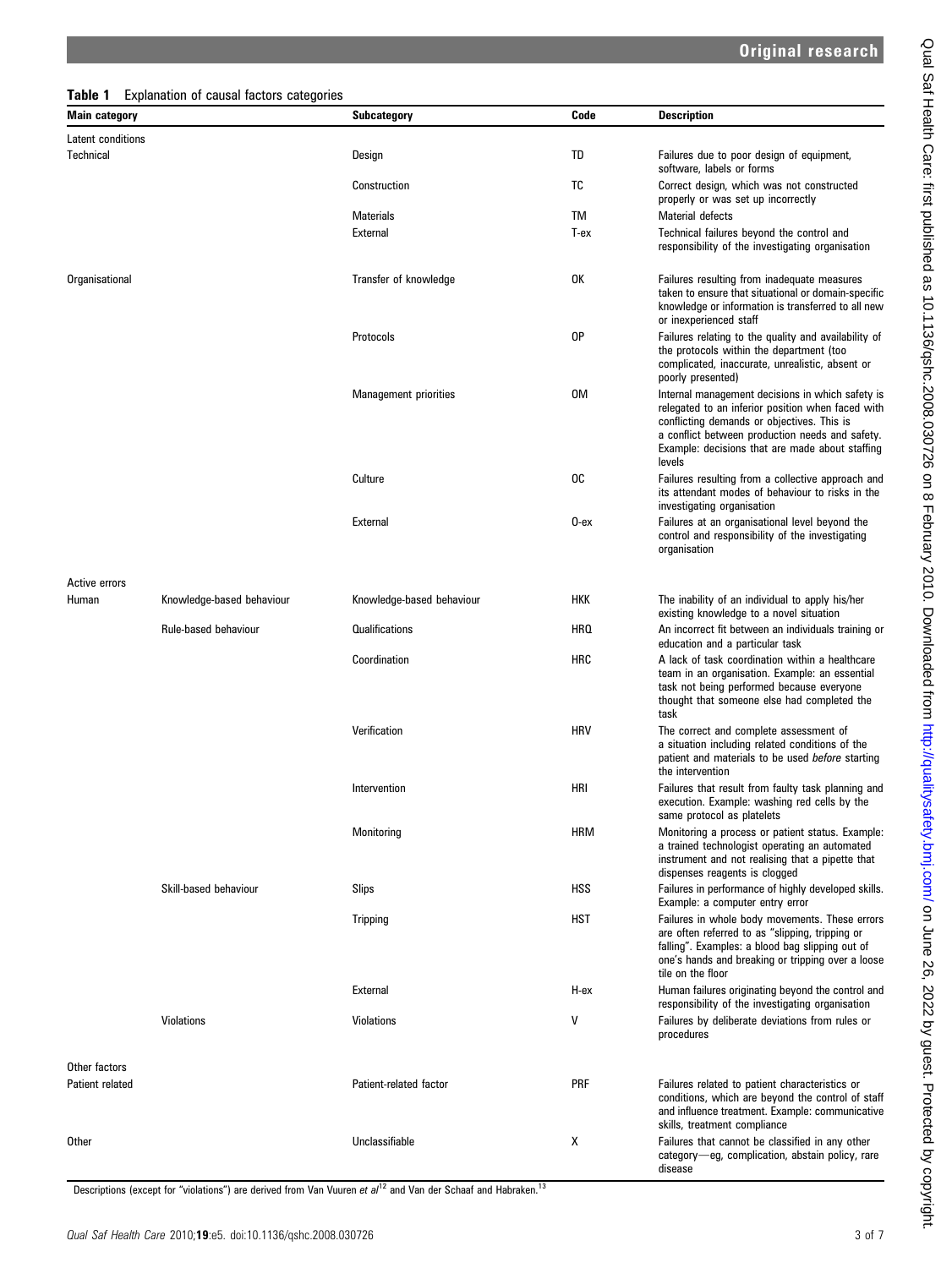#### Table 2 Explanation of prevention strategy categories

| <b>Prevention strategies</b>  | <b>Description</b>                                                                                                                                                            |
|-------------------------------|-------------------------------------------------------------------------------------------------------------------------------------------------------------------------------|
| Technology/equipment          | Redesigning of hardware, software or interface parts of the man—machine system                                                                                                |
| Procedures                    | Completing or improving formal and informal procedures                                                                                                                        |
| Information and communication | Completing or improving available sources of information and communication structures                                                                                         |
| Training                      | Improving (re)training programmes for skills needed                                                                                                                           |
| Motivation                    | Increasing the level of voluntary obedience to generally accepted rules by applying principles of positive behaviour modification                                             |
| Up-scaling                    | Handling the problem at a higher organisational level—eg, hospital department or hospital management level                                                                    |
| Evaluation                    | Evaluating the current way of behaving regarding safety                                                                                                                       |
| Quality assurance/peer review | Continuously monitoring of data quality based on prespecified standards and assessment of a health professional's performance<br>by one or more individuals in the same field |
| <b>Financial investment</b>   | Financial investments in required areas—eg, increasing the availability of facilities and equipment                                                                           |
| Personnel                     | Increasing the number of personnel                                                                                                                                            |

Descriptions of first six prevention strategies derived from Van der Schaaf and Habraken.<sup>13</sup>

permanent disability (5%) (figure 1). In the subgroup of AEs that were preventable and led to permanent disability, the distribution of causal factors shows that in these AEs there were nearly always human causes involved (94%), frequently organisational (36%) and patient-related causes (33%), and rarely technical causes (1%) (figure 2).

For the technical, human and organisational categories, one or more specific subcategories of causes were selected as well. The results are presented in table 3 (see also Appendix for examples). Material defects were the most common technical factors (34% of all AEs with technical causes). Contrary to the other technical factors, material defects were all associated with preventable AEs.

Human causes were predominantly knowledge based (46% of all AEs with human causes) and/or related to rule-based failures regarding monitoring (27%), intervention (26%) and/or verification (21%). These causal factors, as well as violations, were associated with large proportions of preventable AEs (74% to 89%).

Transfer of knowledge was the most frequent organisational factor contributing to AEs (50% of all AEs with organisational causes). Failures relating to the quality and availability of protocols were related to the highest proportion of AEs with permanent disability (33%).

#### Potential prevention strategies (objectives c and d)

For all preventable AEs ( $n=315$ ), reviewers selected 871 prevention strategies (table 4). Quality assurance/peer review was the most frequently selected strategy (65%), followed by evaluation (53%) training (50%) and procedures (40%). Financial investments, up-scaling of the problem to a higher organisational level and increasing the number of personnel were least often considered as relevant methods to prevent AEs (2% to 3%).

For the AEs with human and patient-related causes, reviewers predominantly recommended quality assurance/peer review (68% and 78%, respectively). AEs caused by organisational factors were considered preventable by improving procedures (67%).

#### **DISCUSSION** General findings

The study provides an initial overview of causes of AEs and required remedial action. The causes identified by the reviewers were predominantly related to human errors, especially knowledge-based and rule-based errors-for example, incorrect reasoning by a healthcare provider or not verifying if all necessary instruments were present before the start of a procedure. AEs with organisational factors involved were relatively often preventable and resulted relatively often in permanent disability, particularly AEs caused by inadequate or unavailable protocols. Overall, technical factors (eg, an inadequate construction of equipment) contributed relatively less often to preventable AEs and AEs resulting in permanent disability. However, the technical factors within the material defects subgroup all contributed to preventable AEs.



**Figure 1** Percentages are weighted for over-sampling of deceased patients and patients admitted to a university hospital (N: actual numbers of causes, not weighted). Reviewers could select more than one casual factor per AE. Preventability is related to the assessment of the preventability of the AE, not the preventability of each cause underlying the AE.

Distribution of main causes of AEs: proportions of preventable AEs (top graph) and AEs leading to permanent disability (including death) (bottom graph).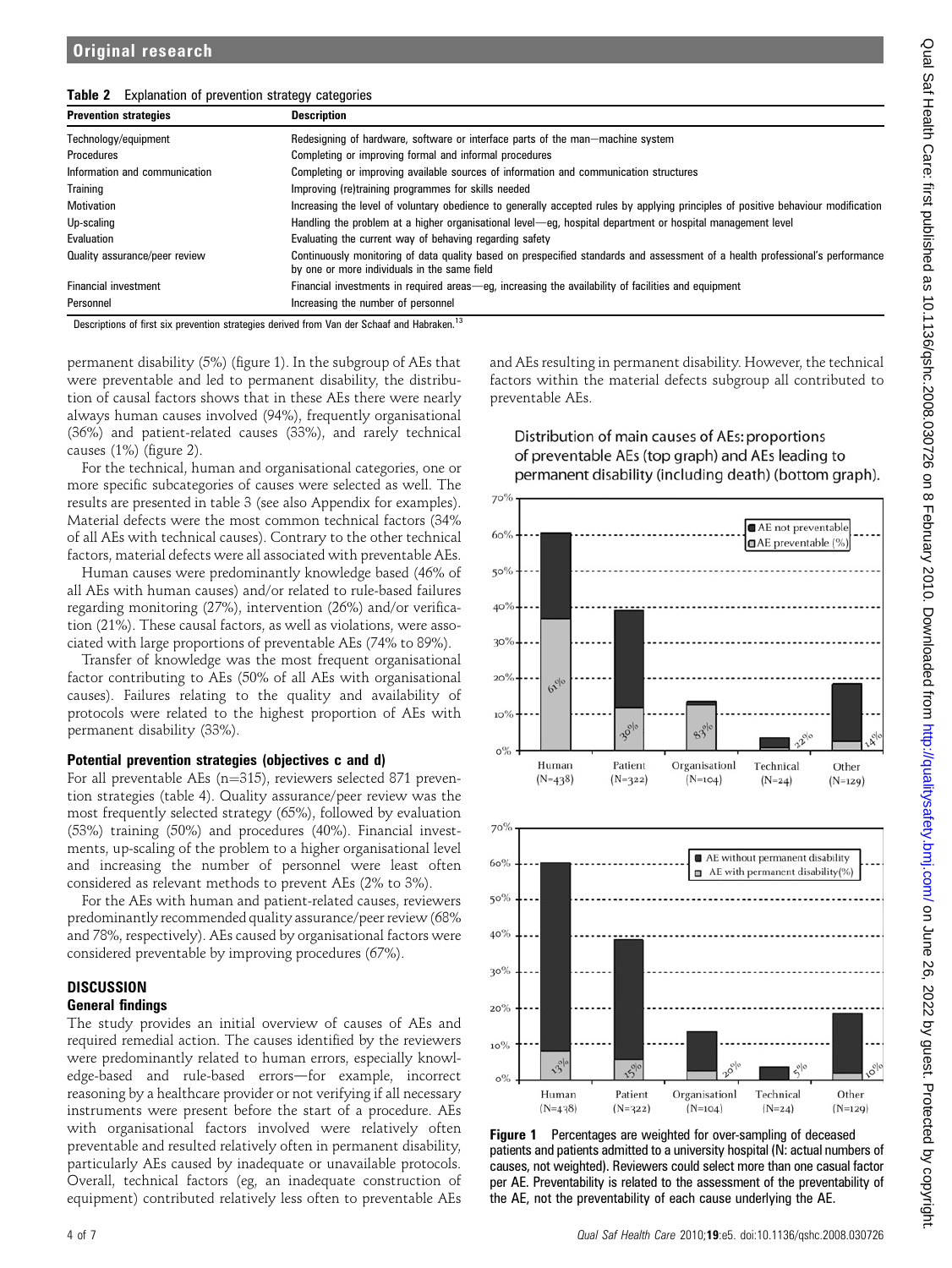## Distribution of main causes of preventable AEs that lead to permanent disability (including death).



Figure 2 Percentages are weighted for over-sampling of deceased patients and patients admitted to a university hospital (N: actual numbers of causes, not weighted). Reviewers could select more than one casual factor per AE. Preventability is related to the assessment of the preventability of the AE, not the preventability of each cause underlying the AE.

The most frequently recommended strategies to prevent AEs were quality assurance/peer review, evaluation of safety behaviour, training and improvement of procedures. For AEs with human and patient-related causes, reviewers indicated these could be prevented by quality assurance/peer review. For AEs caused by organisational factors, reviewers predominantly recommended completing or improving procedures.

To sum up, active failures played a large role in AE causation, but the reviewers also identified latent factors that were present

in the system and that contributed to AEs. To tackle active human causes, which occurred most frequently, quality assurance/peer review was recommended. To deal with latent organisational factors, which underlie AEs that were believed to be most preventable and were associated with the most severe consequences, improving procedures was recommended.

## Comparison with previous record review studies

Up to now, two retrospective patient record review studies have assessed the causes of the  $AEs^{15}$  16 and two have examined possible prevention strategies.15 17 It is quite difficult to compare our results with these and other studies on the causes and prevention strategies of AEs because the classifications used vary to a large extent and most studies examined the causes of a specific group of AEs, such as medication errors. However, the design of the Australian record review study was comparable to ours.<sup>2 15</sup> Wilson *et al*<sup>2</sup> reexamined the 2353 AEs identified earlier and found that AEs in which the cause was a cognitive failure were associated with high preventability scores. This is similar to our findings: we found that AEs caused by human errors were often preventable, next to AEs caused by organisational factors. Latent factors (organisational and technical factors) were not examined in the Australian study. Furthermore, the main prevention strategies were comparable to our results: they recommended new or better implemented policies and protocols, better formal quality monitoring and better education.<sup>15</sup>

# Strengths and limitations

Our study has some advantages over previous studies on the causes of AEs. Causes and prevention strategies were examined directly, together with the assessment of the presence of AEs, instead of afterwards. The reviews were thus based on original records and not on summaries of information compiled for the review, like in the Australian study.15 Moreover, we used a classification of causes in five main categories, divided in several subcategories. The categories were based on the well-established

| Table 3 Causes of AEs (subcategories): proportions with preventable AEs and AEs leading to permanent disability (including death) |  |
|-----------------------------------------------------------------------------------------------------------------------------------|--|
|-----------------------------------------------------------------------------------------------------------------------------------|--|

| <b>Causes of AEs</b> |                 |                       | Frequency | Percentage (column<br>%* within each<br>main category) | Preventable<br>AEs (row %*) | <b>AEs with</b><br>permanent<br>disability row %*) |
|----------------------|-----------------|-----------------------|-----------|--------------------------------------------------------|-----------------------------|----------------------------------------------------|
| Technical            |                 | Design                | 0         | 0                                                      | 0                           | 0                                                  |
|                      |                 | Construction          | 2         | 21                                                     | 0                           | 0                                                  |
|                      |                 | <b>Materials</b>      | 10        | 34                                                     | 100                         | 0                                                  |
|                      |                 | External              | 2         | 24                                                     | 0                           | 0                                                  |
|                      |                 | <b>Other</b>          | 3         | 22                                                     | 0                           | 0                                                  |
| Human                | Knowledge based | Knowledge             | 241       | 46                                                     | 77                          | 21                                                 |
|                      | Rule based      | <b>Qualifications</b> | 32        | 5                                                      | 69                          | 14                                                 |
|                      |                 | Coordination          | 48        | 10                                                     | 89                          | 19                                                 |
|                      |                 | Verification          | 105       | 21                                                     | 83                          | 18                                                 |
|                      |                 | Intervention          | 84        | 26                                                     | 74                          | 19                                                 |
|                      |                 | Monitoring            | 96        | 27                                                     | 83                          | 17                                                 |
|                      | Skill based     | Slips                 | 22        | 11                                                     | 37                          | 0                                                  |
|                      |                 | <b>Tripping</b>       | 5         | 3                                                      | 75                          | 0                                                  |
|                      |                 | External              | 5         | 2                                                      | 50                          | 0                                                  |
|                      |                 | Violation             | 126       | 29                                                     | 81                          | 17                                                 |
|                      |                 | Other                 | 45        | 14                                                     | 40                          | 5                                                  |
| Organisational       |                 | Protocols             | 32        | 22                                                     | 92                          | 33                                                 |
|                      |                 | Transfer of knowledge | 46        | 50                                                     | 93                          | 24                                                 |
|                      |                 | Management priorities | 7         | 17                                                     | 100                         | 0                                                  |
|                      |                 | Culture               | 30        | 28                                                     | 100                         | 13                                                 |
|                      |                 | External              | 6         | 5                                                      | 100                         | 0                                                  |
|                      |                 | <b>Other</b>          | 4         | 4                                                      | 100                         | 0                                                  |

AE, adverse event.

Reviewers could select more than one causal factor per AE. Preventability is related to the assessment of the preventability of the AE, not to the preventability of each cause underlying the AE. \*Percentages are weighted for oversampling of deceased patients and of patients admitted to a university hospital.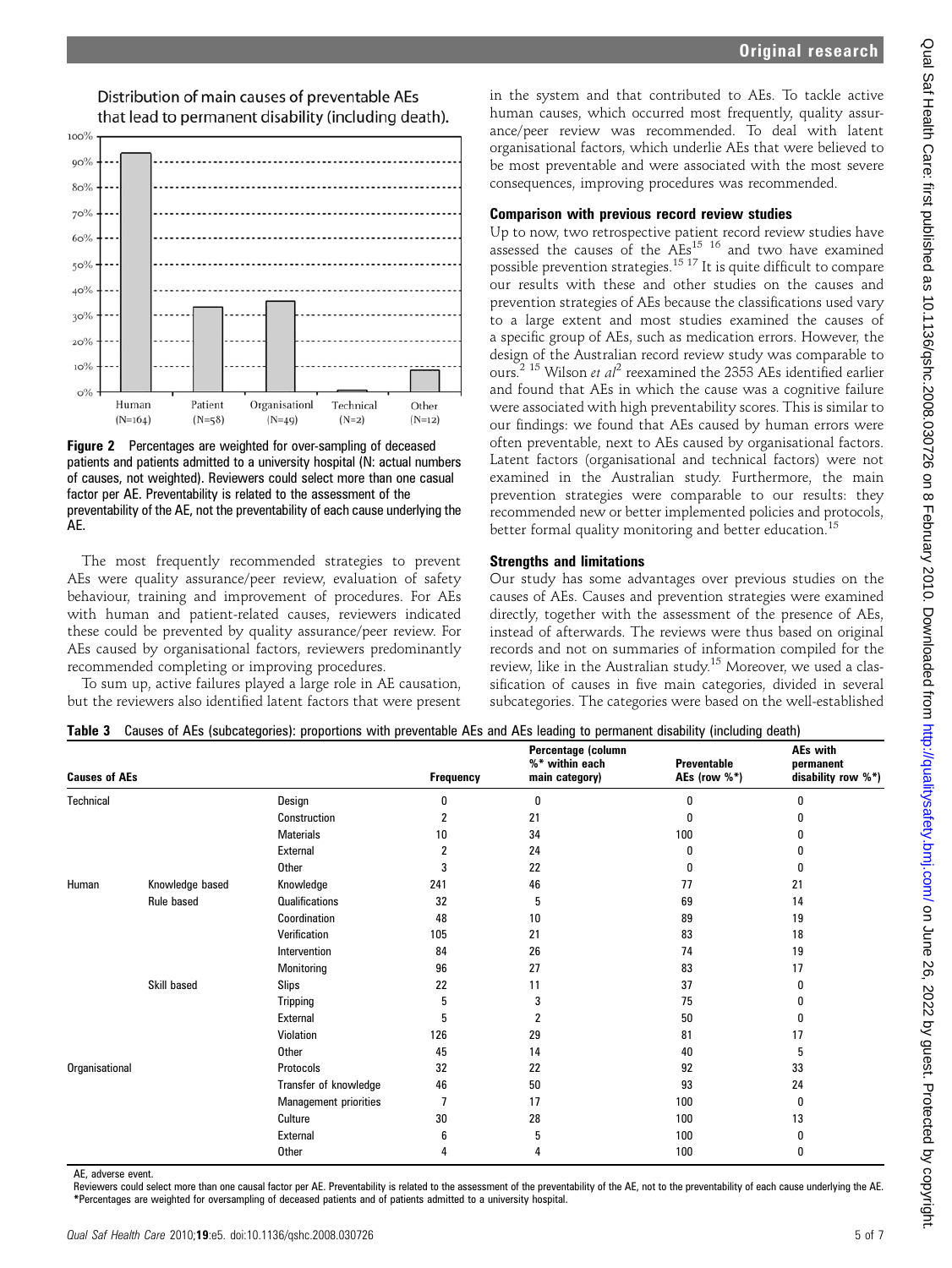## Table 4 Recommended strategies for preventing AEs in relation to causes of AEs

| <b>Prevention strategies</b>  | <b>Frequency</b><br>$n = 315$ | Percentage*<br>$n = 315$ | Human <sup>+</sup><br>(column $%^*$ )<br>$n = 292$ | Organisational <sup>+</sup><br>(column $%^*$ )<br>$n = 92$ | Patient related +<br>(column $%$ *)<br>$n = 100$ | Other +<br>(column $%^*$ )<br>$n = 21$ |
|-------------------------------|-------------------------------|--------------------------|----------------------------------------------------|------------------------------------------------------------|--------------------------------------------------|----------------------------------------|
| Quality assurance/peer review | 199                           | 65                       | 68                                                 | 54                                                         | 78                                               | 67                                     |
| Evaluation                    | 187                           | 53                       | 55                                                 | 57                                                         | 56                                               | 85                                     |
| Training                      | 136                           | 50                       | 53                                                 | 36                                                         | 48                                               | 31                                     |
| Procedures                    | 138                           | 40                       | 37                                                 | 67                                                         | 53                                               | 39                                     |
| <b>Motivation</b>             | 74                            | 28                       | 28                                                 | 46                                                         | 37                                               | 15                                     |
| Information and communication | 83                            | 25                       | 24                                                 | 46                                                         | 40                                               | 15                                     |
| Technology/equipment          | 13                            |                          |                                                    |                                                            |                                                  |                                        |
| Personnel                     |                               |                          |                                                    |                                                            |                                                  |                                        |
| Up-scaling                    |                               |                          |                                                    |                                                            |                                                  |                                        |
| <b>Financial investment</b>   |                               |                          |                                                    |                                                            |                                                  |                                        |
| Other                         | ۷I                            |                          |                                                    |                                                            |                                                  |                                        |

Reviewers could select more than one prevention strategy per AE. The number of preventable AEs with technical causes was too small to calculate percentages for the prevention strategy categories.

\*Percentages were weighted for oversampling of deceased patients and of patients admitted to a university hospital.

yWithin subgroups of AEs that have human, organisational, patient-related or other causes, respectively.

theoretical frameworks of Reason and Rasmussen, which are often referred to in error management and patient safety literature.

There are however some limitations. The usability of a patient record as a means to examine the causes of AEs is limited. It is hard to get information about all contributing factors by reading the patient record only. Human actions are regularly reported on in a patient record and therefore human causes are most visible for reviewers. One can imagine that healthcare providers are less inclined to note technical or organisational factors in the medical or nursing record of an individual patient. This can be an explanation for the relatively small amounts of technical and organisational factors found in our study.

Another limitation is that there was no contact between the reviewers and the involved healthcare professionals to gather more information about the event and contributing factors. This was not possible because of privacy restrictions made before the study started and because the reviews were performed 1 to 2 years after the occurrence of the AE. Neale et  $a\dot{l}^{18}$  attempted to overcome these difficulties in their pilot study in one UK hospital. The clinical staff of the hospital assessed patient records, shortly after discharge, in combination with external reviewers. Clinical teams have "inside" knowledge about the care provided to the patients.<sup>18</sup>

Despite the limitations, exploratory study has offered an interesting overview of the causes and prevention strategies of AEs.

#### Implications for practice and future research

The Dutch Society of Medical Specialists, among others, has formulated a national patient safety action campaign for hospitals "Prevent harm, work safely" in 2008. The results of the present study served as input for this safety programme. The programme includes quality monitoring at department level, (team) training, evidence-based procedures and evaluations of the Individual Functioning of Medical Specialists, including the construction of a personal portfolio, a personal progress plan and annual interviews about quality of care and communication with colleagues and patients.<sup>19</sup>

We recommend that in future research into causes of AEs a more prospective design is used in which the period between the occurrence of the AE and the assessment of its causes is only a few weeks. In that case, involved healthcare providers can be interviewed to provide more information about contributing factors soon after the occurrence of the AE.

Finally, studies on AEs should use the same taxonomy for causes of AEs to make national and international comparisons of causes of AEs possible. The World Health Organization is formulating a taxonomy of patient safety events and contributing factors.<sup>20 21</sup> This taxonomy is partly based on the ECM we have used in our research.

Acknowledgements We thank everyone who contributed to the study: the physicians who reviewed the patient records, the researchers who coordinated the data collection and the 21 participating hospitals and their staff who facilitated the patient records.

Funding The Dutch Patient Safety Research Program has been initiated by the Dutch Society of Medical Specialists (in Dutch: Orde van Medisch Specialisten) with financial support from the Ministry of Health, Welfare and Sport. The Program is carried out by EMGO Institute/VUmc and NIVEL.

#### Competing interests None.

Ethics approval The project and methods had been granted ethical approval by VU University Medical Centre in Amsterdam, The Netherlands.

#### **REFERENCES**

- Brennan TA, Leape LL, Laird NM, et al. Incidence of adverse events and negligence in hospitalized patients. Results of the Harvard Medical Practice Study I. N Engl J Med 1991:324:370-6.
- 2. Wilson RM, Runciman WB, Gibberd RW, et al. The quality in Australian health care study. Med J Aust 1995;163:458-71.
- 3. Thomas EJ, Studdert DM, Burstin HR, et al. Incidence and types of adverse events and negligent care in Utah and Colorado. Med Care  $2000; 38:261 - 71$ .
- Schioler T, Lipczak H, Pedersen BL, et al. Incidence of adverse events in hospitals. A retrospective study of medical records (in Danish). Ugeskr Laeger  $2001:163:5370-8.$
- 5. Vincent C, Neale G, Woloshynowych M. Adverse events in British hospitals: preliminary retrospective record review. BMJ 2001;322:517-19.
- 6. Davis P, Lay-Yee R, Briant R, et al. Adverse events in New Zealand public hospitals 1: occurrence and impact. N Z Med J 2002;115:U271.
- 7. Baker GR, Norton PG, Flintoft V, et al. The Canadian Adverse Events Study: the incidence of adverse events among hospital patients in Canada. CMAJ 2004:170:1678-86.
- **Michel P,** Quenon JL, De Sarasqueta AM, et al. Comparison of three methods for estimating rates of adverse events and rates of preventable adverse events in acute care hospitals. BMJ 2004;328:199.
- 9. **Zegers M,** Bruijne MC de, Wagner C, et al. Adverse events and potentially preventable deaths in Dutch hospitals. Results of a retrospective patient record review study. Qual Saf Health Care 2009;18:297-302.
- 10. **Zegers M,** de Bruijne MC, Wagner C, et al. Design of a retrospective patient record study on the occurrence of adverse events among patients in Dutch hospitals. BMC Health Serv Res 2007;7:27.
- 11. Reason J. Human error. Cambridge: Cambridge University Press, 1990.
- 12. van Vuuren W, Shea CE, van der Schaaf TW. The development of an incident analysis tool for the medical field. Eindhoven: Eindhoven University of Technology, 1997.
- 13. van der Schaaf TW, Habraken MMP. PRISMA-Medical: a brief description. Eindhoven: Eindhoven University of Technology, 2005.